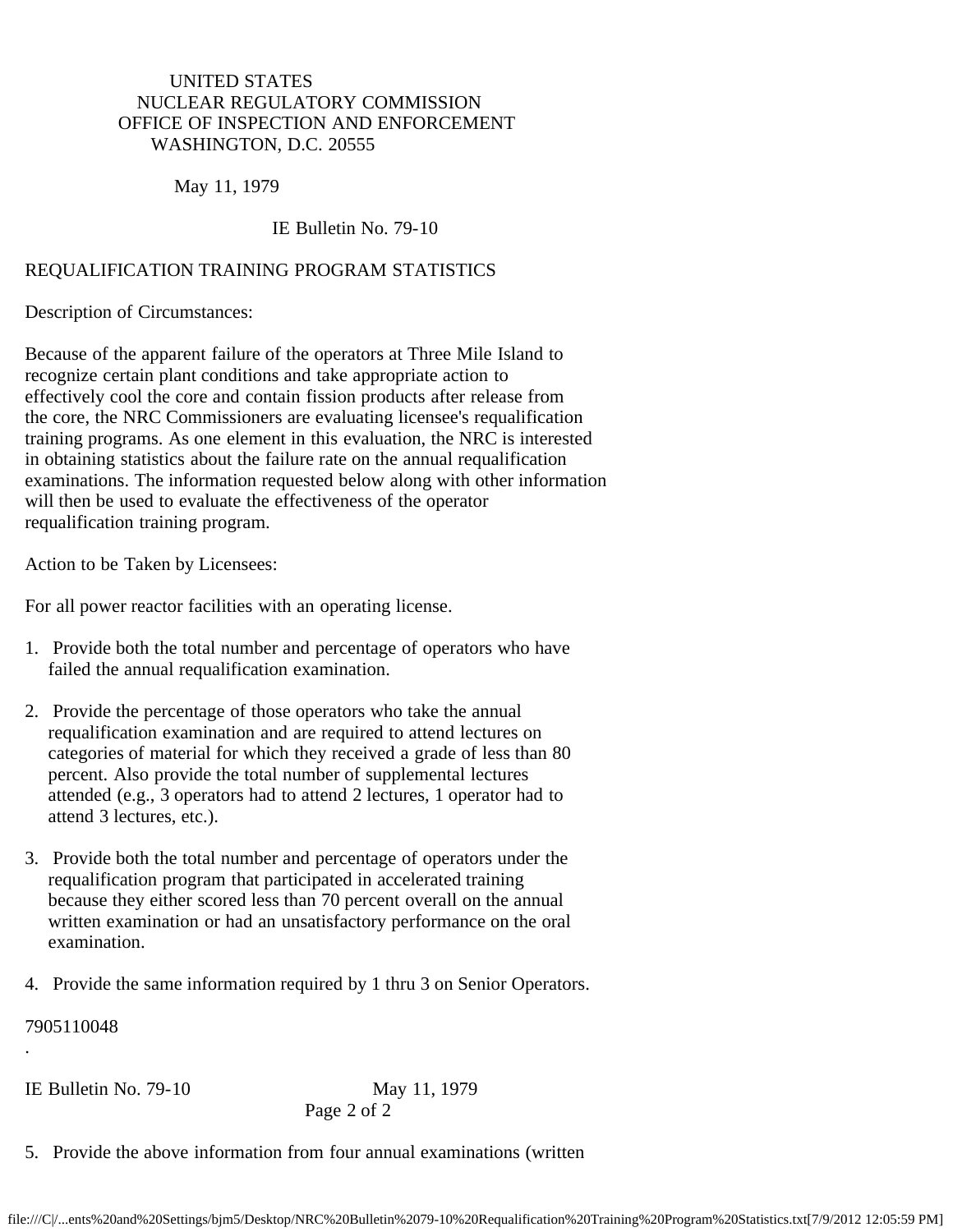and oral). If the requalification program has not been implemented for that period of time or records are not available, provide the maximum information that is available.

- 6. Record information in format shown in Table 1.
- 7. Within 14 calendar days of the date of issue of this Bulletin, report in writing to the Director of the appropriate Regional Office the results of your review. A copy of your report should be sent to the United States Nuclear Regulatory Commission, Office of Nuclear Reactor Regulation Division of Project Management, Operator Licensing Branch, Washington, D.C. 20555.

Approved by GAO, B180225 (R0072), clearance expires 7/31/80. Approval was given under a blanket clearance specifically for identified generic problems.

## TABLE 1

.

Utility: Date:

Facility:

 Operators Senior Operators Exam Exam Exam Exam Exam Exam Exam Exam 1 2 3 4 1 2 3 4

- 1. Action 1: Responses
	- A. Total number failed annual examination
	- B. Percent that failed annual examination
- 2. Action 2: Responses
	- A. Percent required to attend additional lectures
	- B. Number of operators attending specified number of lectures (no. of operators/no. of lectures)
- 3. Action 3: Responses
	- A. Total number attending accelerated training because <70 percent on annual written examination